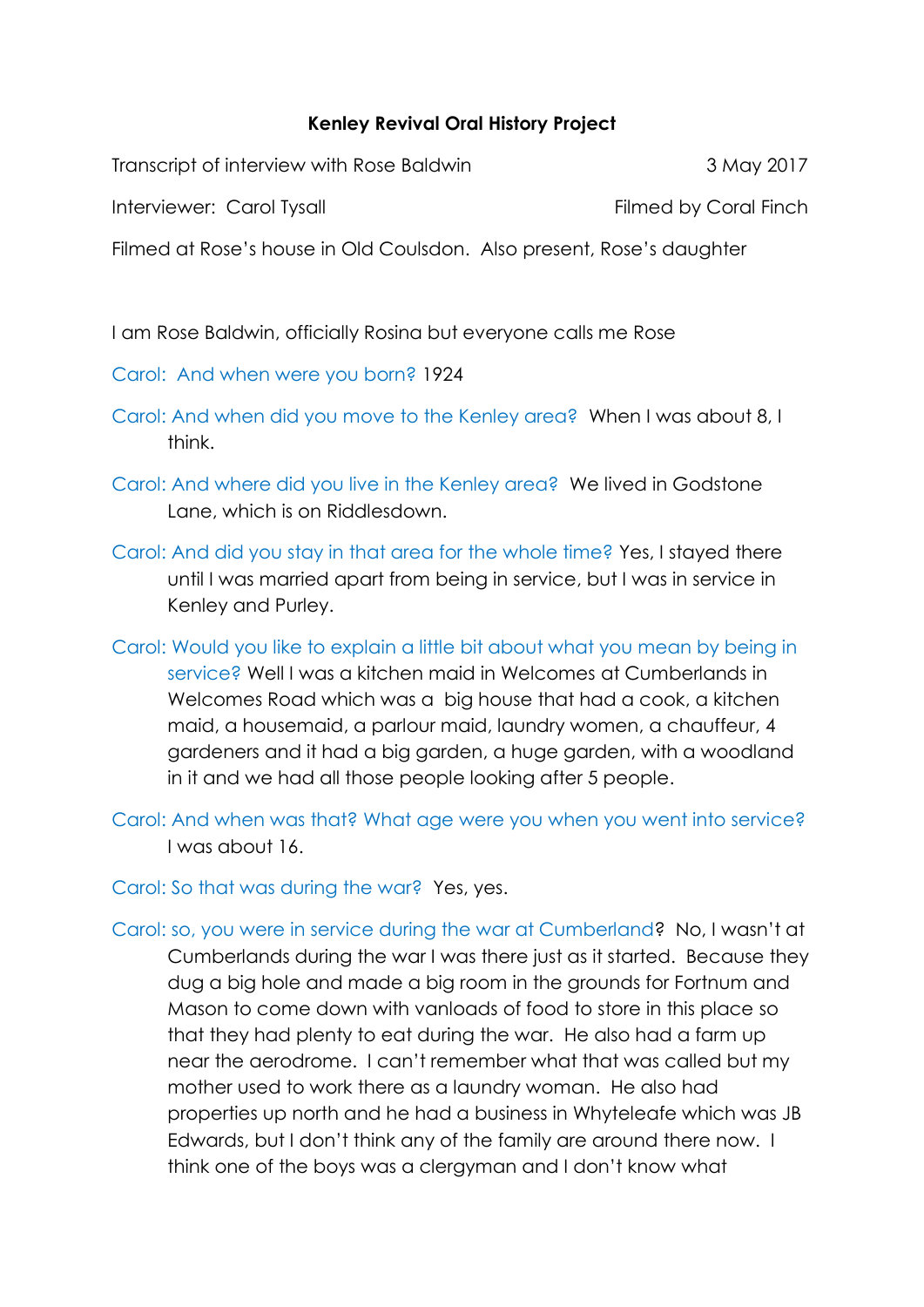happened to the others. The girls and the wife moved up to Warlingham because they separated.

- Carol: so, once the war started you were working there when war was declared? Yes.
- Carol: And then what did you do after that? I went to Purley into service there and then when I was 18, we all got called up. My father wouldn't let me go into the forces because my 3 brothers were in the forces, and I had to go into a factory in Purley Way and we made parts for aeroplane clocks we did all the little screws and nuts and bolts and tested condensers. I don't know what they were used for, but it was a horrible job. You had to test them in a petrol tank to see if there were any holes in the soldering around the top.
- Carol: do you remember the name of that company that you worked for? No idea at all. I remember the factory and getting off the bus and going over to it, but I just can't remember the name of the factory.
- Carol: And what type of workforce was there? Was it mainly young people like yourself? Well yes a mixture of boys and girls, well men and women we were really I suppose, 18 but there were some girls from Caterham and some girls from Purley and we all used to catch the bus over Purley Way in the morning and it had a gas cylinder on the back cos you couldn't get petrol and the bus conductor used to say "upstairs girls get your head down and I'll wake you up when you get to your stop which where do you stop? where do you stop?" and he'd come round and wake us all up at our stops and we'd get off and he did that every morning for us when we were on night work.
- Carol: You said it wasn't very pleasant doing the condensing work but was it very hard physical work and that's why you were tired? Yes, it was great big machines you had to do steel work on, and we used to get lots of air raids over there and lots of bombs dropped around Croydon aerodrome.

## Carol: So, you were close to Croydon aerodrome, were you? Yes

Carol: Right in the target? Yes, right just down the road from the Croydon aerodrome opposite what they call 5 Ways now. But I don't know what the factory's name was.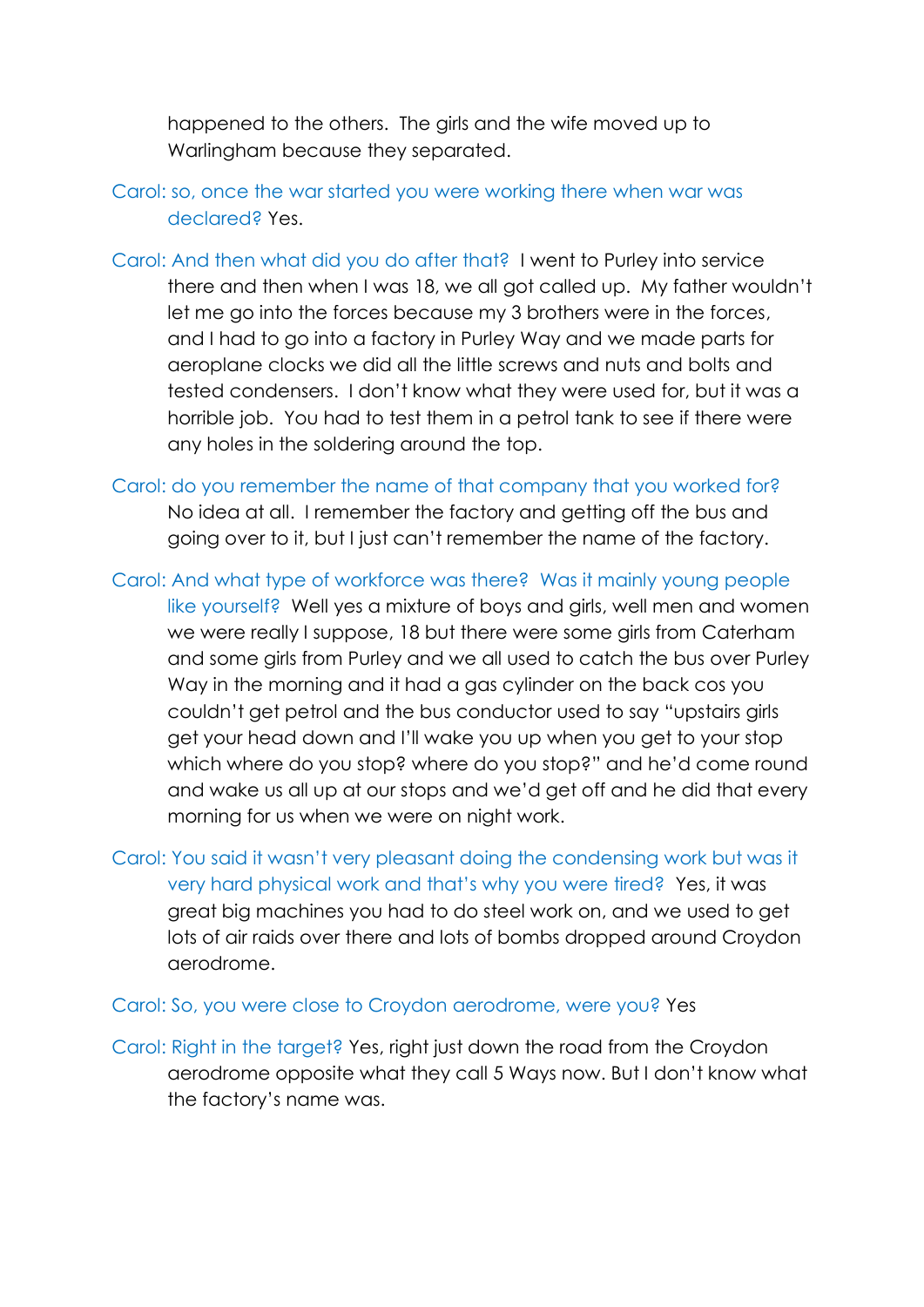- Carol: And did you work there during the whole of the war? Yes, well no. I came out I was so ill with anaemia that I got out and I went to work in Purley then, for a lady and I was right by Croydon aerodrome then right at the top of Russell Hill. We got bombed up there and because I wouldn't go in the shelter I had a ceiling come down on me and my boss came and broke the door down to get me out and he said "well you're not sleeping in anymore, I'll buy you a bike and you can go home every night". He said I can't be responsible for you, so I used to cycle home every day and come back every morning.
- Carol: so, where were you living to cycle to Russell Hill every morning? I was living at my mother's in Kenley and cycling up to Russell Hill every morning but then I got married and I stayed at my mother's because we had nowhere to go as we couldn't get a house or anything. My husband was in the army: he was mainly around different airports and places of interest because he was in the artillery on the guns so he travelled over the country and he had three brothers and they were all called up together as they were in the Territorials and they started off on Coulsdon Common and all got split up and sent all around the place. I think one went to Egypt, the other one went to Belgium and he stayed in this country, fortunately.
- Carol: so, he was on anti aircraft all the war? Yes, all the war. He went down to Southampton Docks for a long time because they were very important during the war getting the goods backwards and forwards and he ended up in Scotland at the end of the war but he went all round the coast all round Kent and he didn't like it but he put up with it.
- Carol: and what did your brothers do? My brothers: one went to Egypt, one went to Italy and the other went to Germany in the tank corps and he married a German girl but they all came back safe which was marvellous and my husband's brothers they came back ok they were both abroad but we were very lucky really.
- Carol: Can I go back to when you said you were bombed? Did you get injured as you said the ceiling fell on you? The ceiling fell on me, but I was alright it didn't hurt me at all, but my mother got bombed in a shop on Godstone Road. They bombed the waterworks and I was at home then. I was expecting my daughter and dad said he could see the main road from where we were, and he said the Godstone Road looks as though it is covered in milk. So I said "milk?" and he said "yes they must have hit the waterworks" so I got dressed and went down and our old dog was swimming across and he found my mum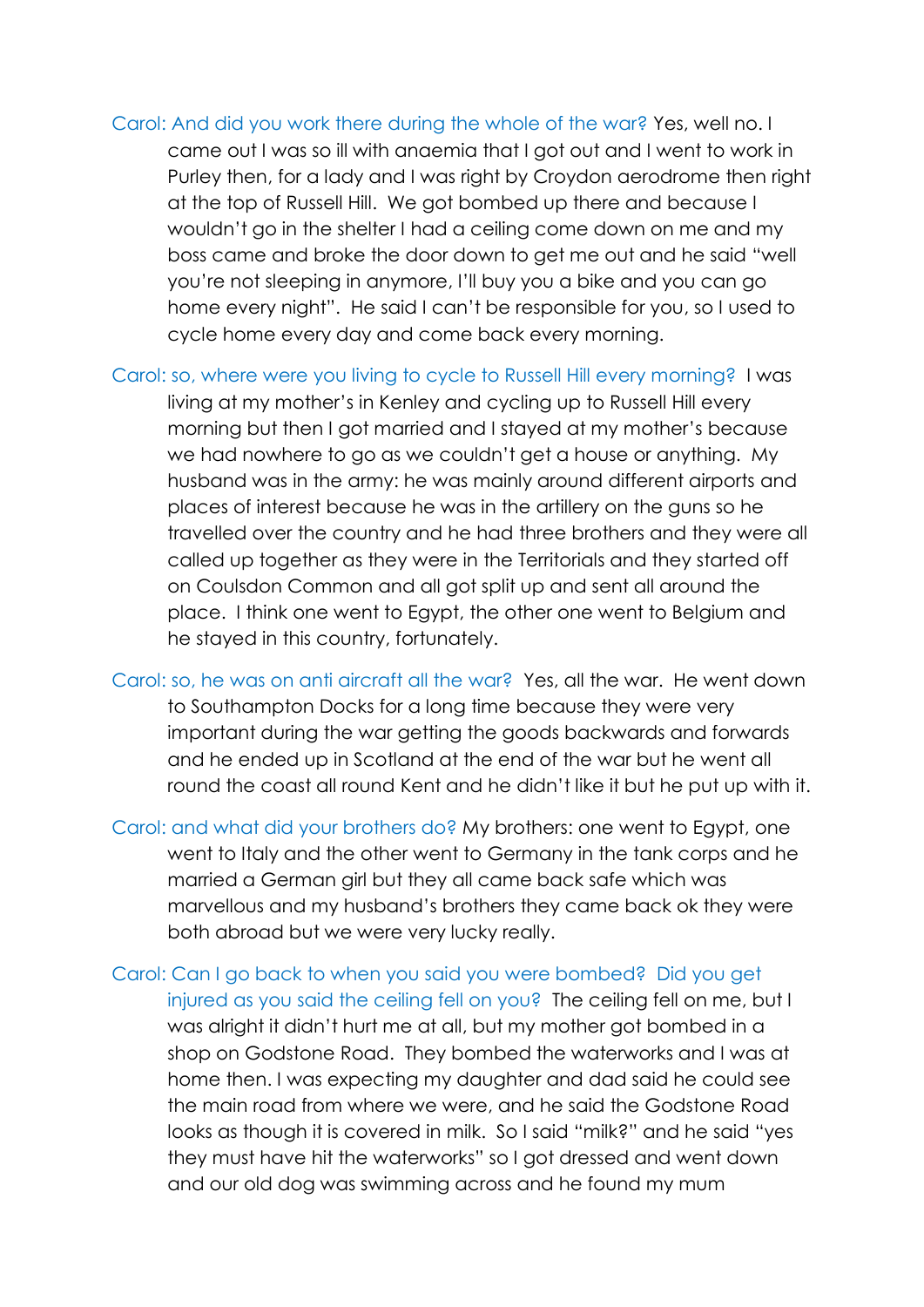underneath this shop and they'd pushed her down into the cellar, and the fridge they'd got had fallen on top of her and the lady that owned the shop, but as it happened the Canadian army were marching along Godstone Road and they helped get them out and they were both okay but years afterwards my mother had a lung removed and they think that was the damage from the fall but we had no windows no ceilings everywhere up the road was the same all round Kenley. It was a terrible raid that raid, but the worst one I experienced was before when the war first started. I was out for a walk with my friend and we walked over the downs came down at Whyteleafe by the Rose and Crown which was, and we were watching all these planes in the sky and I said "oh they look just like silver fish up there don't they, Dora?" She said "yeah" and then all of a sudden, they were machinegunning us. We dived under a hedge, a thick hedge, where the gasometers were, I don't know whether they are still there now and a lady came out of the house opposite and said "for goodness sake girls run over here, our shelter's not finished but we'll get down there". We got there and she's got this big apple tree and all these apples were falling down on top of us where the machine gun bullets were hitting them and when we came out, the poor old soul her house was absolutely she had no roof no windows no ceilings and she just stood there and cried.

Carol: And that was actually machine-gunning rather than dropping bombs?

They were dropping bombs on Kenley aerodrome as well but I think what they thought they were going to get was the gasometers but because we were right near them we were lucky not to get shot but it was something that stuck in my mind all my life and I still can't believe it now when I see planes going over now I think how silly we were to even attempt to go out for a walk. I mean we used to sit up in the garden and watch them cos our garden went up on a steep hill onto the downs and we'd sit up under the plum tree and watch them raiding Kenley aerodrome and we had no fear at all. I mean we hated the air raid shelter in the end and mum said "no good keep on moaning" that we'd better go in under the kitchen table so she made a bed under our great big thick kitchen table and my brother and I, we slept in there as we didn't like the shelter and the old dog used to come under with us. And dad had chickens and ducks and geese and rabbits, and they all survived.

Carol: Can I just ask why didn't you like the shelter? I didn't like being shut in such a small space. I've been up to Croydon library with Heidi's girls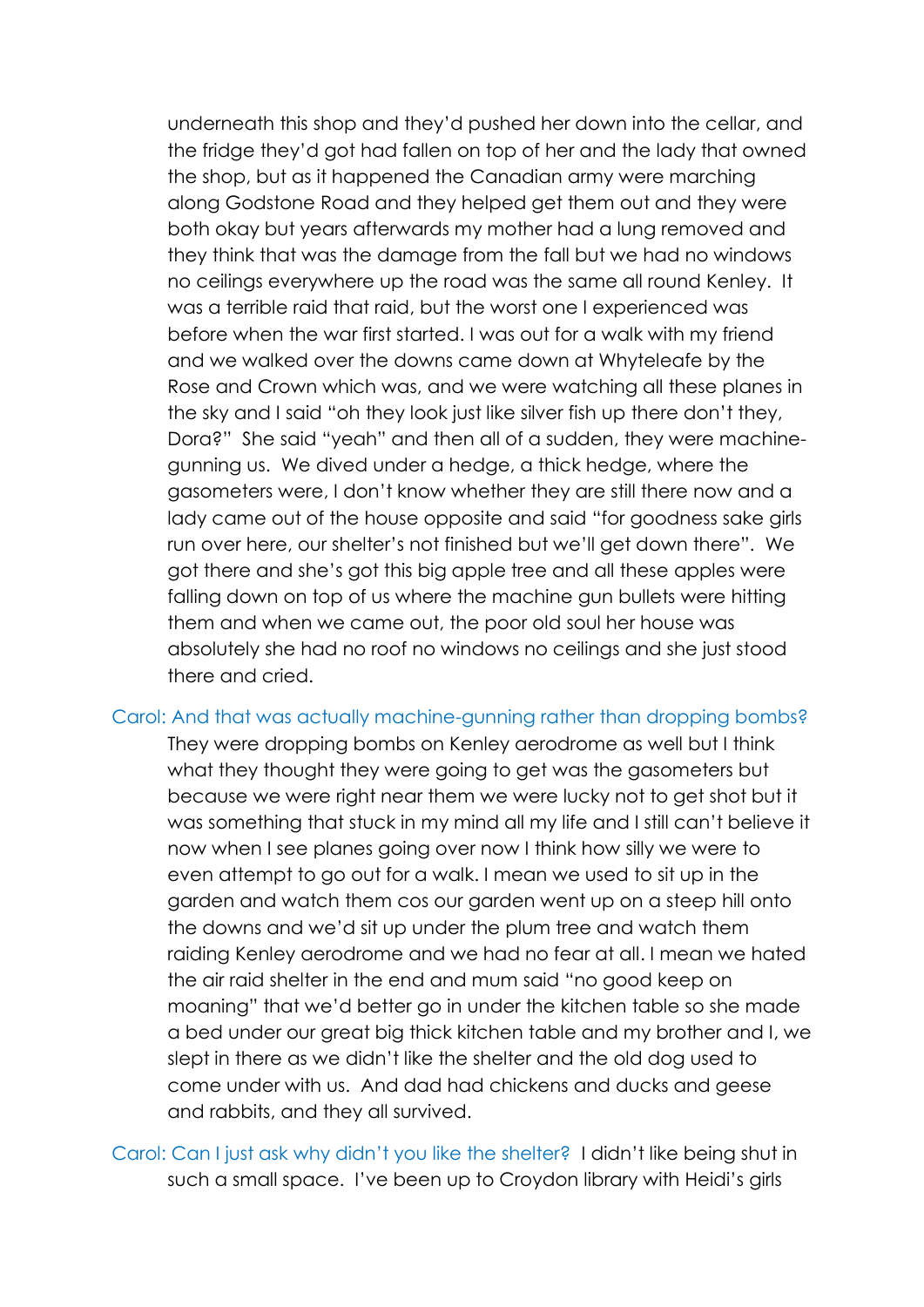and I've let them go in them but I've never liked going in myself but they used to love going in there and they used to get on the bunks and going to bed and have a good morning up there. It was the damp and the closeness, and all being huddled together it was all horrible.

Carol: And was that an air raid shelter that was just for your family? Yes Yes. It's what they called an Anderson shelter. We had them up here when we first came up here (Old Coulsdon) we had prefab where the flats are, and they used the old Anderson shelters as sheds for us, but I didn't like going in there really even when it was a shed

- Carol: Did you ever go up to Kenley airfield itself? Yes. We used to walk up there quite a lot.
- Carol: Even during the war? Yes. My dad was a great one for going and getting mushrooms and showing us the flowers and the trees and that. We used to walk up from Whyteleafe station up through the woods or else we'd go up Welcomes Road and walk up from there or else we used to go to the Wattenden and dad used to go in there and we used to sit outside as we weren't allowed in then and he give us a lemonade and biscuit and we'd sit there until he was ready to come out.
- Carol: So, where you aware of what was actually going on at Kenley? Oh yes, because we saw the airmen down at Kenley hotel as they called it. Mum used to work down there; she used to clean down there every day, so she got to know quite a few of them.

Carol: so, were you aware that there were lots of foreign airmen there as well? No. We had lots of Canadian soldiers but I think they were stationed at Warlingham somewhere because if you went to the Orchid ballroom they were there or if you went to the cinema they were always at the cinemas but in those days you couldn't afford it. I

mean you would have to save up. When my friend came home from the WAAFs we used to go the Davis Theatre to the afternoon tea dance and meet them in there. But my dad used to say you're not to have anything to do with them, you're to be in by 10 o'clock or else and it was or else.

Carol: Do you mind me asking how did you meet your husband? I met him. I knew him as a boy at school but had no contact with him. Apparently, we lived just down the road from him when I was a baby and my mother knew his mother and father and so did my dad. I went home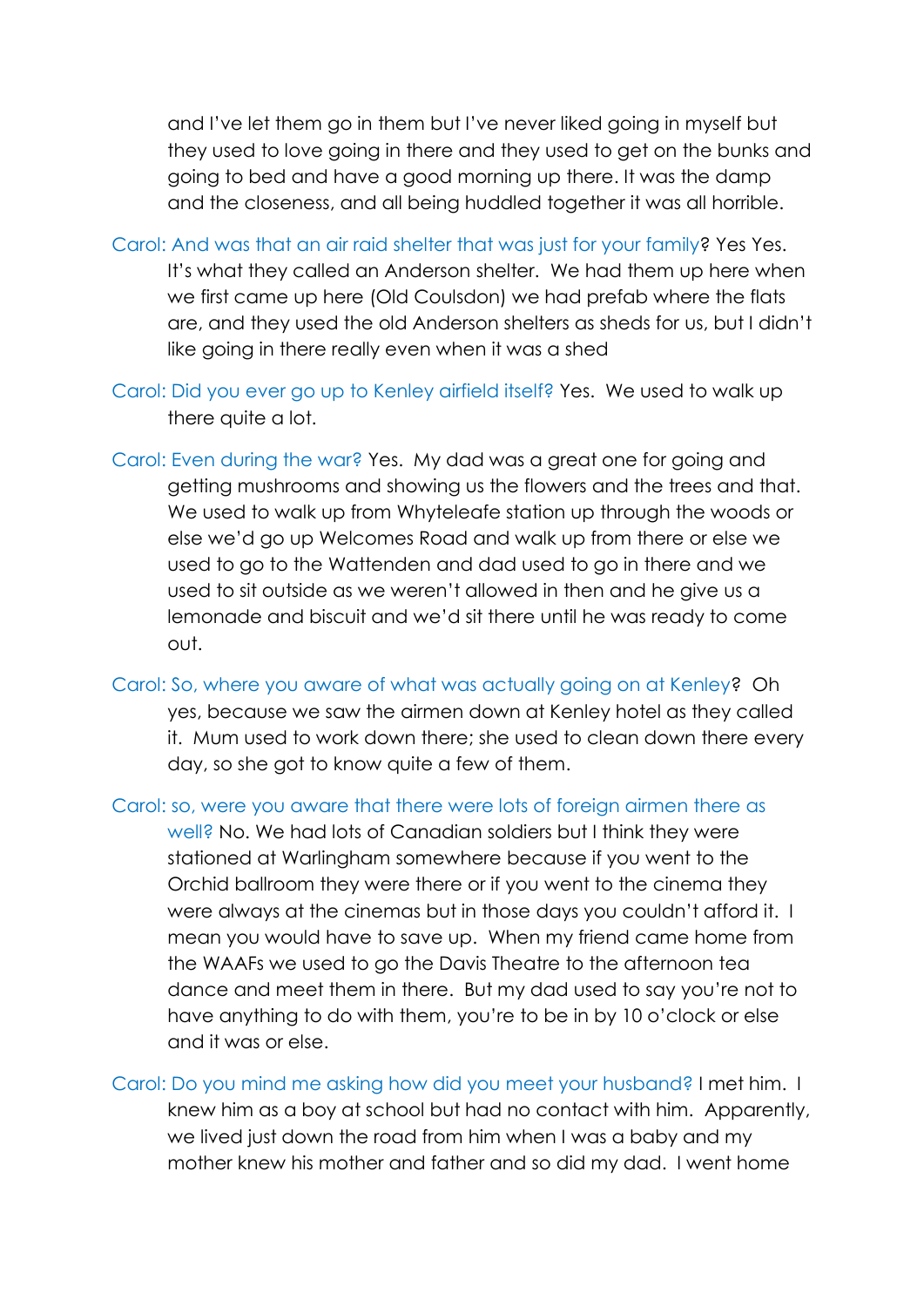one Sunday afternoon, as we used to get one Sunday afternoon a month, and I went home and Dad said "it's a lovely afternoon/ evening and we'll go out for a little bus ride" so we went up to the Midday Sun at Chipstead and as we walked in the door, Mum said: "Good lord look who's there" and Dad said "Who's that? And Mum said "don't you remember them they used to live in Riddlesdown Road where we lived. "Oh yes" he said, "I remember now, that's the Baldwins". Anyway, I didn't think anymore of it. Dad has his drink and that and at half past nine Dad said to me "come on get yourself home and you've got to get back to work". I went out and got on the bus and I'm sitting in the bus and this soldier came out and he said "where you going?" and I said "I'm going back in service where I live now" and he said "I know your Mum and Dad" and I said "Well I don't know your Mum and Dad" so he said "oh yeah, they used to live near us" and he said "I'll take you home" and I said "no you can't do that you'll have to go and ask my Dad first" and he went and asked my Dad and Dad said "yes, and make sure she's in by 10" and that was that.

Carol: So, was that early on in the war? No, I think I was about 19 then.

- Carol: so that was about 1943? Yes, and he was already in the army and he'd been in for a few years because he was the first to be called up.
- Carol: You've given us loads of information. What is your most vivid memory of the war do you think? The one that you have in your head the most. Being machine-gunned and that poor old lady crying about her house. She said my husband had this built for me and brought me here as a young bride and I've lived here all these years and they've done that to me.
- Carol: And happiest memory? Walking over the downs going in the bluebell woods with my young sister. I used to take her over there because she's 10 years younger than me and she used to want to go everywhere with me and that's why I have a photo of her in the bluebell woods. And going to school at Roke was lovely.
- Coral: You said you could see the attacks on Kenley airfield from the top of your garden. Perhaps a bit more on that? You saw the planes coming over as they came over quite low over the downs and then they would swoop down and there would be these terrific bangs and then they would swoop up quickly very fast high up in the sky and they just looked like little fish flying away.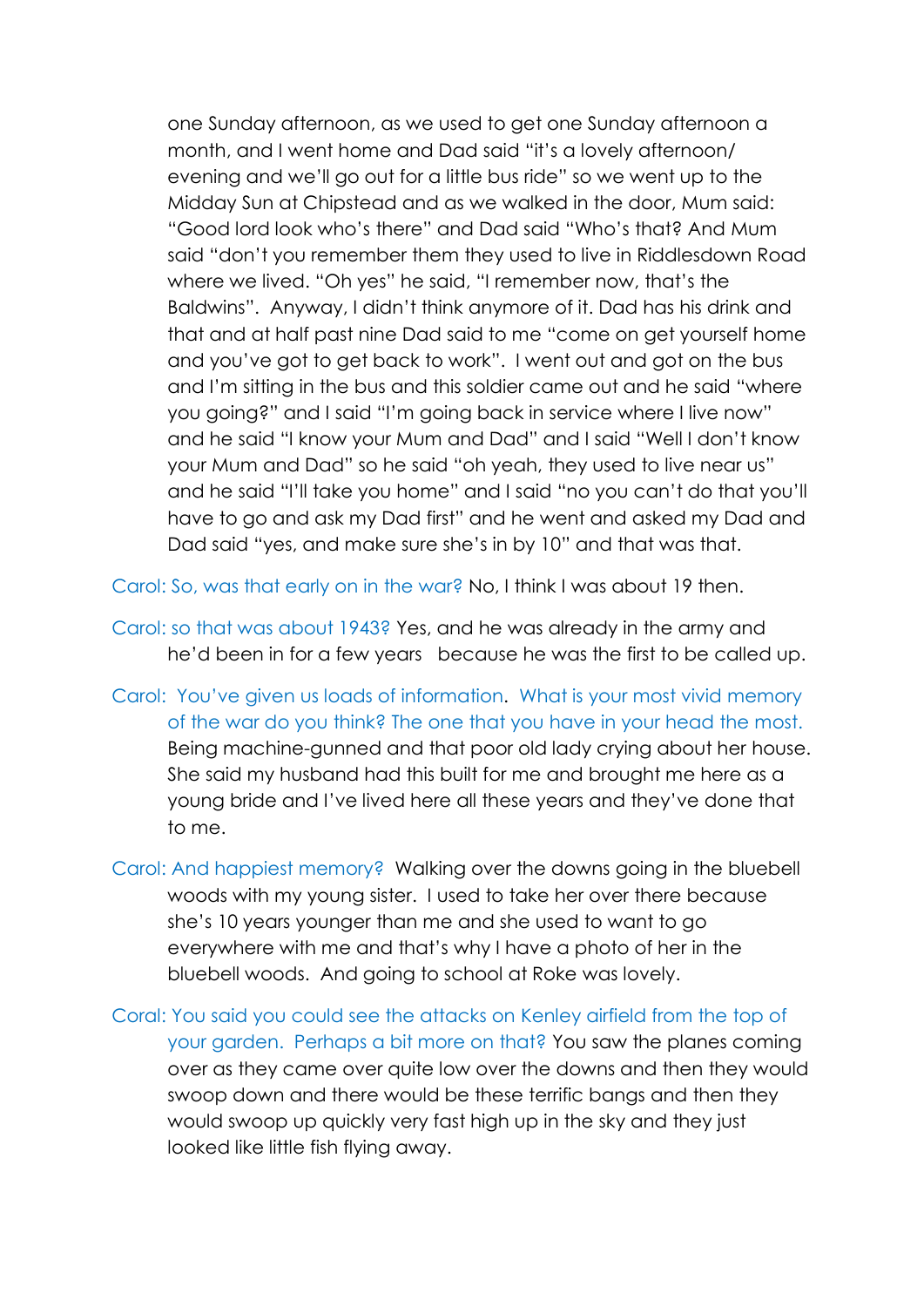Carol: Did you see any dogfights going on? Oh yes, we used to sit and watch those, but we weren't afraid at all.

Carol: Did you see any planes come down? No, I never saw a plane come down. We sort of took it all in our stride. It was the same with rationing if you could get things, you got them if you couldn't then you went without. I mean you'd darn things you would put sides to middles on the sheets and then when they didn't finish there you would cut them up for pillowcases. My mum used to work miracles with a bit of material and her old machine and the wash days were a nightmare. She had this great big old mangle and this great big old flat iron on the gas stove and couldn't get coal half the time, so we were out in the woods getting all the wood to put on the fire. I can't remember us ever being hungry or cold. The Canadians were marvellous when we got bombed. They sent some food parcels and beautiful patchwork quilts all made out of odd scraps of material and they lasted for ever. I mean when my Mum and Dad died, we found them still in the house as good as new. It was marvellous. You just had to go down to the Memorial Hall which was by the Police Station and collect them and they'd give them to you. The WVS used to do it but you used to queue up for fish, you used to queue up for bread, and queue up at the butchers, and be lucky if you got a sausage or a slice of liver extra.

Carol: So, where were those shops that you used to queue up at? At Kenley.

## Carol: In Kenley along that parade they had a butcher and everything

there? Yes there was a bank, a grocers, a very posh grocers, a post office, a hairdressers, a butchers, a chemist, a very good chemist, and a lady that ran a little shop where you could buy buttons anything, piece of cloth anything, whatever she got wool and she'd let you pay for it so much a week if you wanted to. And she made my elder daughter's christening dress out of a piece of parachute that she managed to get, and she made this beautiful little smock dress for her.

Carol: So, was your eldest daughter born during the war? Yes. She is 72 now. We used to walk to Purley and back.

Carol: Did you ever go up to London? I went once and that was to take Chris and that was after the war up to St Thomas's to have her tonsils out. We never went to London. I think it was only coppers on the tram as the trams used to run in Purley then. We went to Croydon occasionally. It was a penny on the tram then to Croydon. We'd go down the market and we always went to the market at Christmas to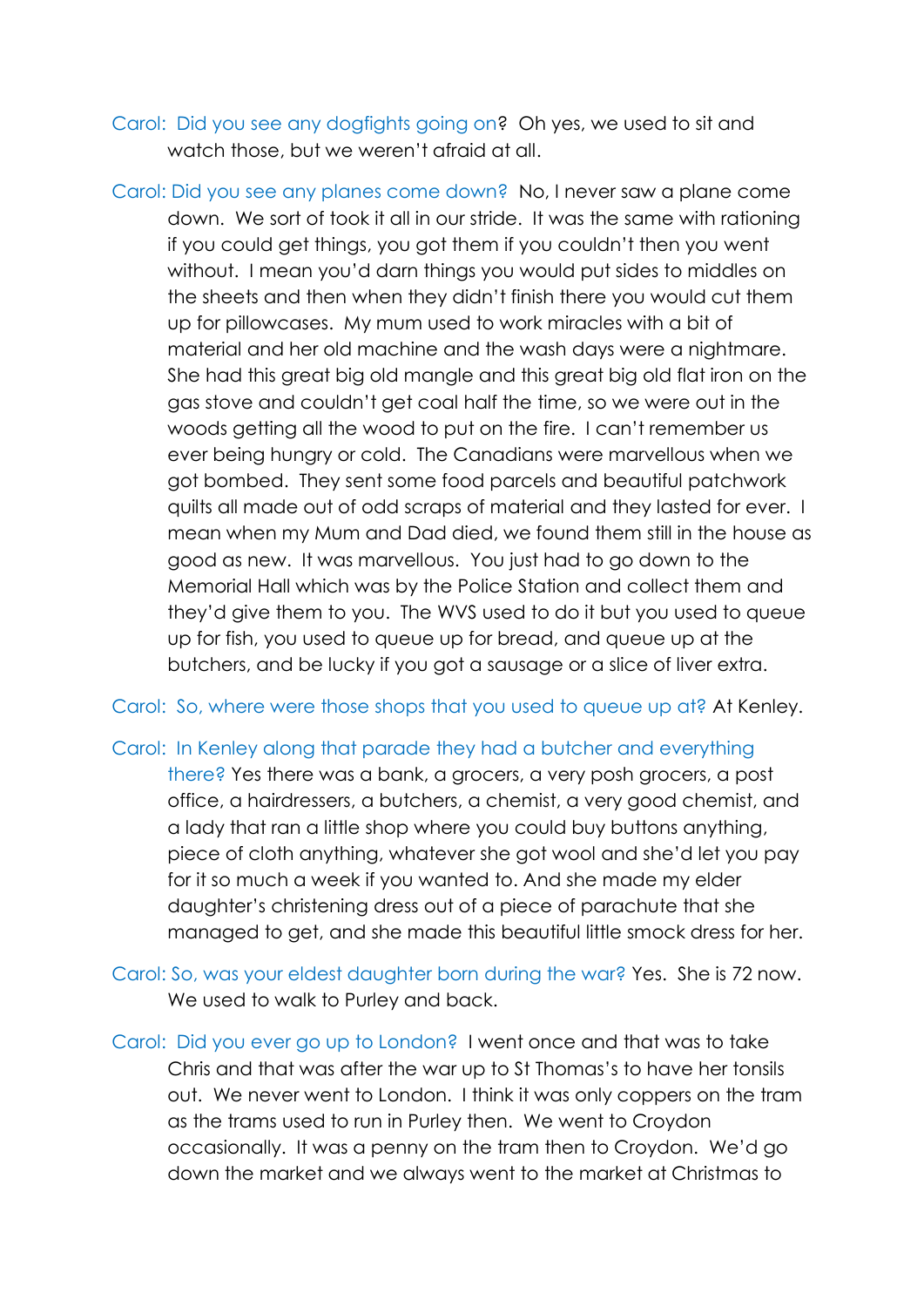buy all the stuff for Christmas and go into Kennards and they had an alleyway where they kept all the pets and you could have a donkey ride and that was thrilling that was.

- Carol: And that was still during the war? Yea. Grants was a very posh shop and Alders came later. The lady I worked for used to do all her shopping in Grants and she said "you really can't wear that coat any longer it is much too small for you, I'll take you up to Grants and I'll buy you a coat and some shoes and some gloves". So, she did, and I said, "my dad won't be very pleased about it" and she said, "you can tell him you'll be paying 6d a month". I went home with it and my dad wouldn't let me in the house with it because I hadn't paid for it. I had to hang it on a hook outside. She also got me to get her sister in law who owned a hairdresser and beauty parlour in Coombe Road to cut my hair properly and show me how to put make up on. I went home with that on and I was only allowed in the back door to the sink to scrub it off before I could sit at the table. He was a tartar.
- Carol: So out of the 2 works that you did in service and the factory which was the harder? The factory it was the smells and the atmosphere and…
- Carol: And the stuff that you made in the factory were all being used in the planes? Yes, they were all parts for the clocks that went in the planes, but I was on a drill and I was so tired I fell asleep and I was just drilling through my engagement ring when the chap on the next bench saw it. He turned my machine off otherwise I would have lost a finger.
- Carol: So, you had some narrow escapes in the war? Oh yes, I have had many a narrow escape. I still do, don't I? I get through them and I am still here, and I shall be 93 next week.
- Carol: So, I think you have done absolutely brilliantly on your interview so shall we call it a day there?

General conversation with her daughter about Kenley and her memories.

Rose: I remember when I first came here we had a doctor, Doctor Jackson, and he had a friend I don't remember his name and he got killed going into 1 of the shelters up there but Dr Jackson was alright and he had a practice in Caterham for years. He was a Scotsman and he was absolutely wonderful. (Discussion of this doctor and where his practice was)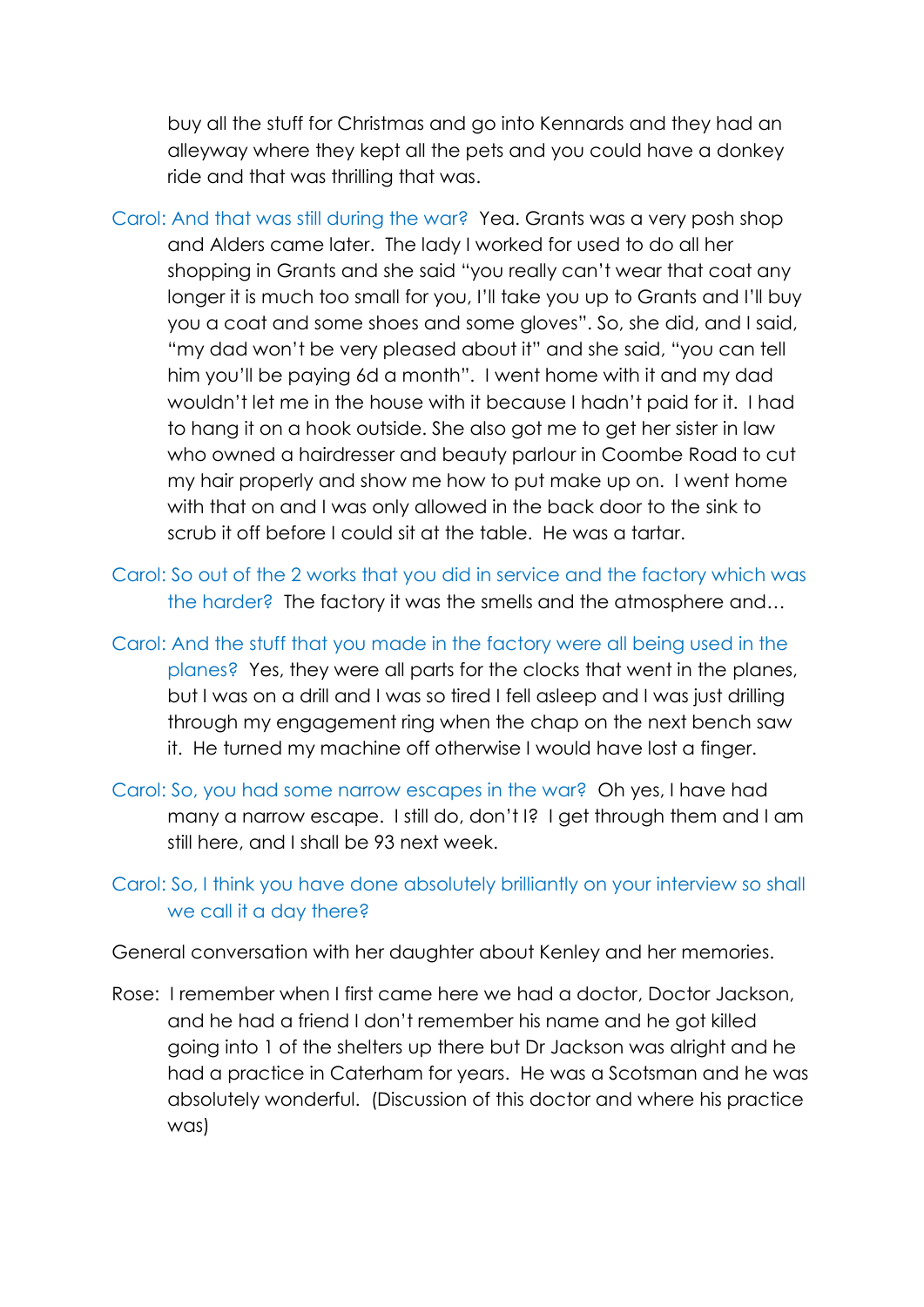- Daughter says that she remembers Rose talking about being up on the common and the skies would go really dark and it would be the planes were coming across.
- Rose: You would look up into the sky at night and it would be very black and then all of a sudden you would see these little silver things and you'd see lights and you'd see these things dropping and then these huge explosions and we used to say I wonder where that one's landed and the doodlebugs when they came you could hear them from a long way away and then all of a sudden the engine would cut out and there would be this huge explosion and we had one of those on the waterworks which was just down on the main road opposite us and the damage that they caused was unbelievable . I don't know how big there were, but they looked big they looked about half the size of this kitchen really when they had left the plane and they used to go along as though they were motorised, I suppose they were, I don't know.
- Carol: Were you good at recognising the different planes? Could you spot a Lancaster or a Spitfire? No. I knew the spitfires because they could dive and twist and turn and they seemed to machine-gun a lot more than the German ones. You could watch the German ones coming over the downs to Kenley and then you'd suddenly see the ones from the aerodrome take off and then you'd see the battles up in the air.
- Daughter: you also said that when the Lancasters were at Kenley then you could feel it.
- Rose: The whole ground shook especially if you were that side of the railway Welcomes Road and that way. We used to go up Hawkhirst Road a lot which leads up that way as there was a lot of woodland up there and we used to go collecting wood up there and the ground really shook when they took off.
- Discussion of road which they actually lived in. The road where they lived was off Godstone Road near Kenley on the Riddlesdown side.
- Rose: They were at the highest point. They had 25 steps to go up from the main road and walked along a little bit of road and then 20 steps to get up to the front door and then we had 10 to get up to the back door and if we wanted to go up to the back garden we had steps all the way cos it was like that.
- Carol: Is it still there? Yes. Don't look like when we lived there. Dad had the most beautiful garden, lovely rockery and that.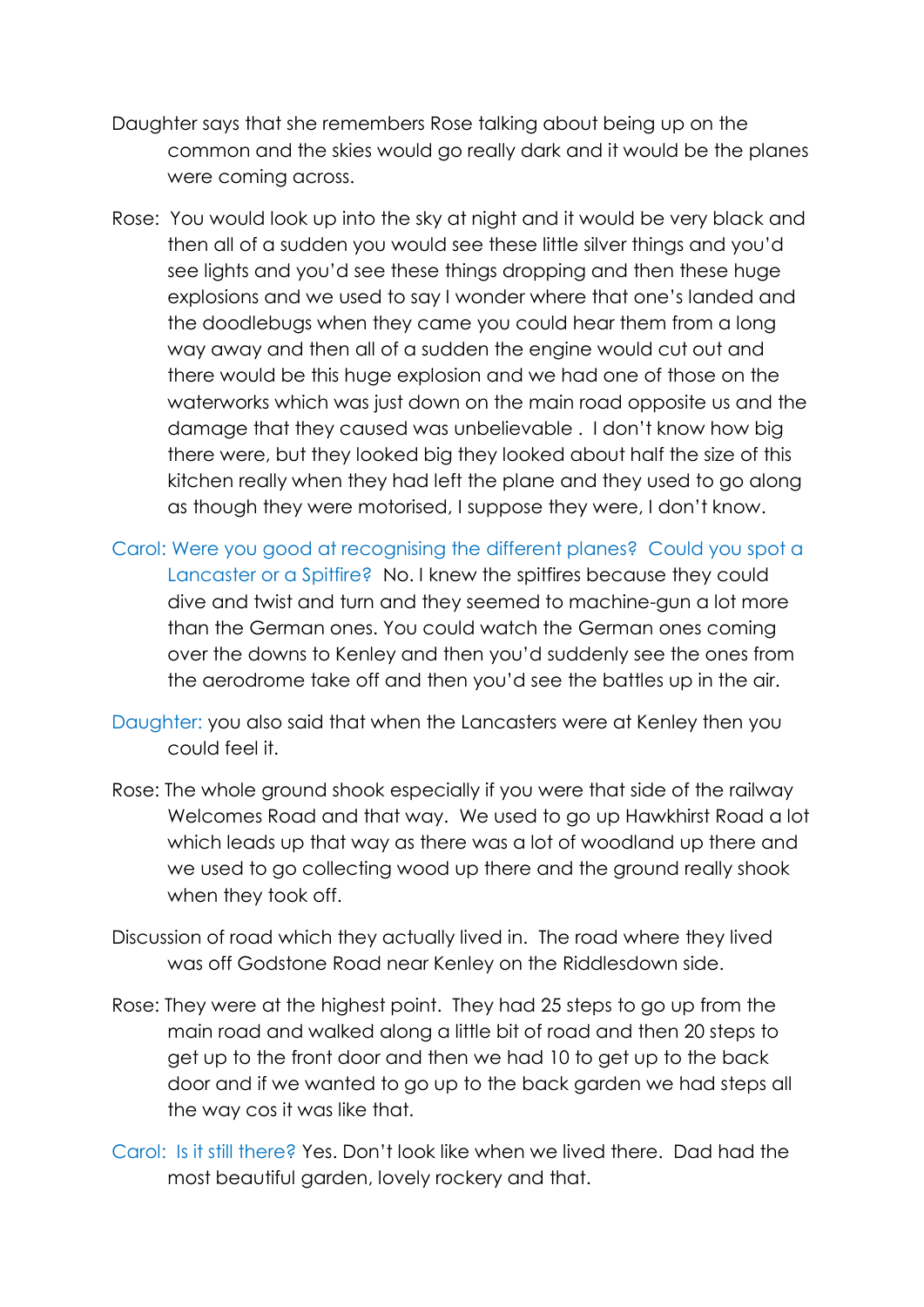- Carol: the animals that you mentioned you kept in that garden? No, we had a bit of field at the side which the council let us have for a £1 a year and Dad used to have his chickens out there. And we even had a goat out there, but it is all taken into the downs now. It belongs to Westminster Council (sic). And there was a big schoolhouse at the side of us in the grounds and there used to be a little school, church school, but they've all gone now. The house is still there though it has all been done up now and you wouldn't recognise it. Then we had allotments in front of us and then we had waterworks cottages on the main road and then there was a bit off the main road which was all council houses.
- Carol: So, when the German planes were coming towards Kenley were, they flying over your house? No further up. I think what they were really following was the railway that goes right under the Downs and I think when they were bombing that is what they were trying to stop cos there is a big tunnel which goes right under the downs and if they could have stopped the trains there..
- Daughter: They used to fly up from Brighton and from Dover as well but essentially up the Brighton line and they could get to Kenley and Croydon at the same time. Rose: yes.
- Daughter: There would be a limited amount of planes that could go back up and that's why we lived down in Hartley Down and all along the railway track are still the pillboxes. The plan was to get the tanks in and drive them up the railway lines. So the rest of the country put pillboxes all along the major lines to stop the tanks from veering off so that's why they are where they are because of course if they had cut across land from where we are, they would have been straight into Kenley.
- Rose: You see the Godstone Road is between two railways and if they could have stopped them and not only that if they had got the gasometers that would have caused a terrible explosion
- Carol: The other thing that intrigued me was that your dad was able to say that you're not going into the army and get away with it. I didn't realise that you could offer to do an alternative. I thought if you were called up. As long as you did something it didn't matter. As soon as you were 18 you had to do something: Land Girls, WAAFs, air force or naval or nursing.

Carol: yes, my mum was a land girl.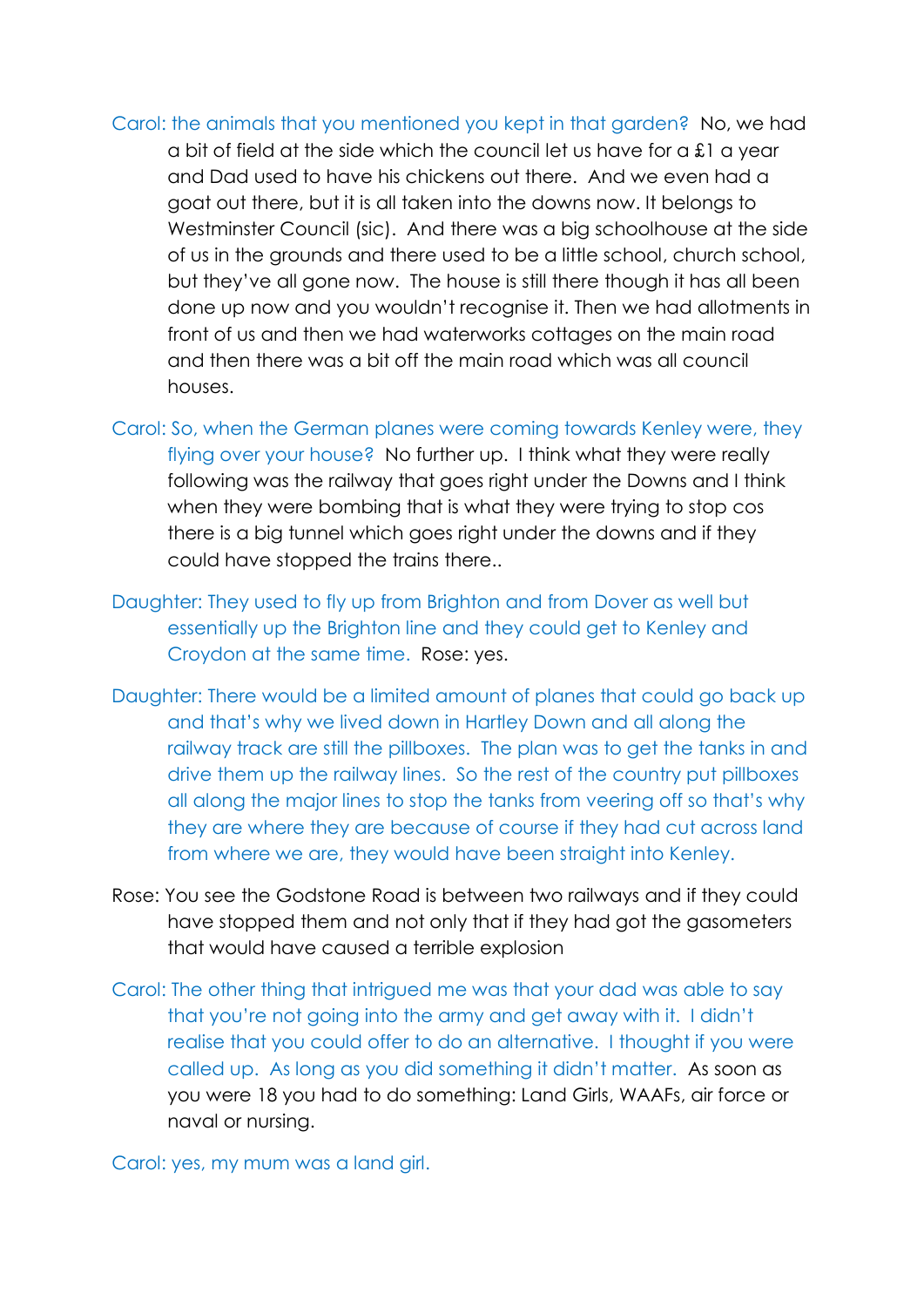Daughter Because the Purley Way had so many factories it was interesting. Rose all factories.

- Daughter: all factories were turned over to war work and you had the aerodrome there so that whole area was a real heartland which is why they tried to bomb it…. And Biggin Hill is also down the road. They tried to swamp that area because if they could have had taken out Croydon Kenley and Biggin Hill there is nothing protecting London. Rose agreed.
- Daughter: And that's why they would swarm over and they particularly attacked Kenley and Croydon because Croydon had a large amount of munitions factories there so it would have been like a double strike if they had taken out the airport and the production line as well. Rose agreed.
- Daughter: so, had mum been living in Yorkshire you probably wouldn't have had a choice but because she was living in London and could get to it so easily it was a case of having a local resource and this was a case of optimising it. If you were out in the middle of nowhere you would have been joining the services or the land army.
- Rose: We had a girl that was living with her aunt in Croydon and she'd come from the Isle of Skye in Scotland and because she was living with her aunt she was called up into the factory and she was on the next bench to me and she hated it, oh she did hate it. And I said to her "well it's something you've got to put up with" and she used to cry every morning and every night "I want to go home to my mum; I want to go home to my dad". I said "well unless you can walk there, love you can't go" but on the whole it was quite good really. We used to have a singsong.
- Carol: The other people I have interviewed (I have only interviewed 2 others) have both had quite a lot of very positive memories of working together. This was it.
- Daughter: dad was in TA and he was too young to be enlisted at time of war and he got signed up and the recruiting officer went round to say to him we can't take you as you're only 17 but after an argument with my Nan he said you'll be safer in the army than you would here so they took him and went into the army at 17 and a couple of months.
- Rose: not only that he went in because he was in the Territorials and his 2 brothers were in the Territorials and they were called up earlier than